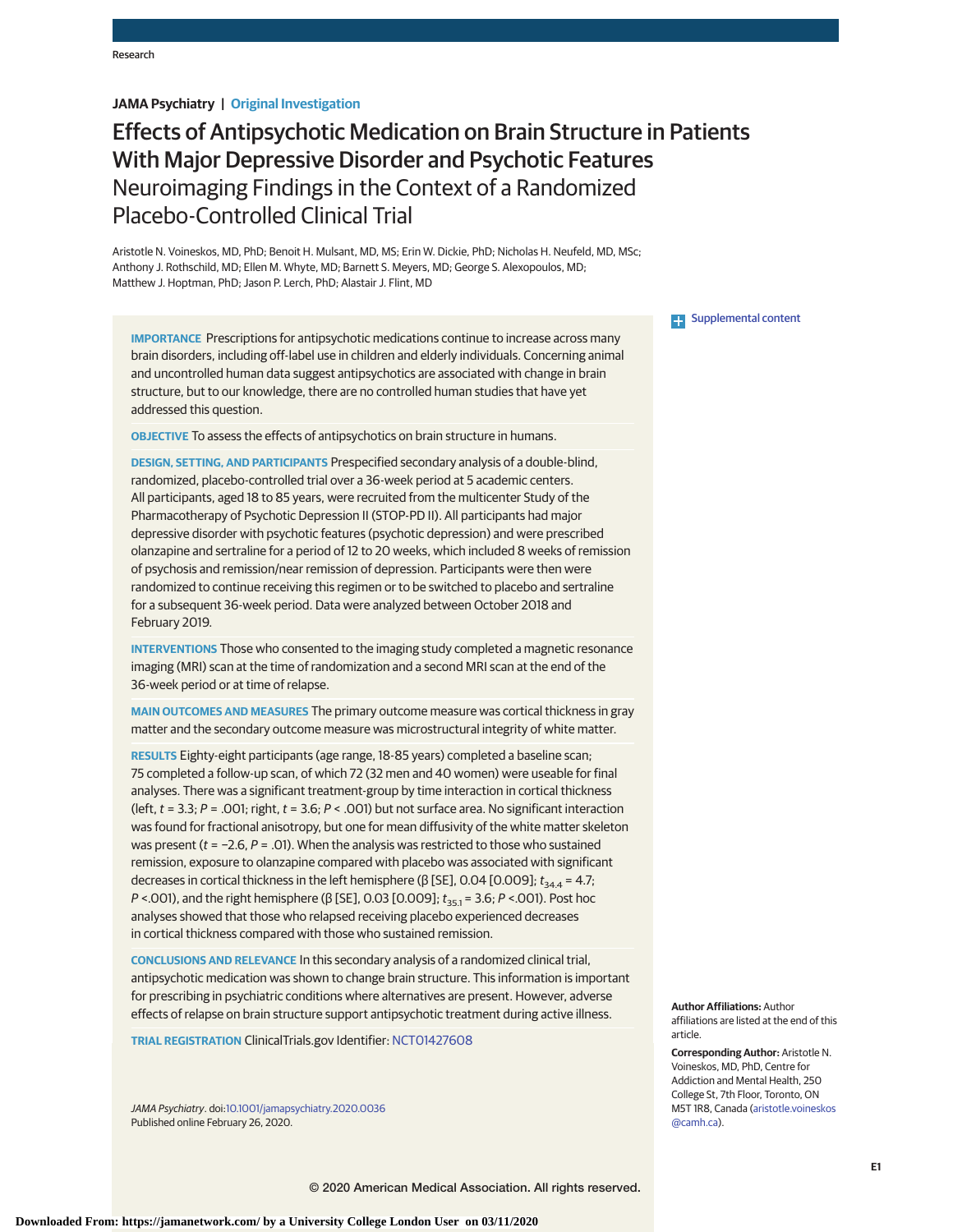n their first few decades of use, antipsychotic medications were primarily administered to individuals with schizophrenia. With the introduction of atypical antipsychotics in the 1990s, evidence of efficacy led to the US F n their first few decades of use, antipsychotic medications were primarily administered to individuals with schizophrenia. With the introduction of atypical antipsyand Drug Administration approval for use in mood disorders, including major depression, an illness with a lifetime prevalence of 10% to 15%.<sup>1</sup> Antipsychotics are also increasingly prescribed off label across the lifespan in a range of pediatric, adult, and geriatric disorders. For example, among all drug classes, antipsychotic medications are the ones most commonly prescribed in children with autism, $2$  with nearly 20% receiving antipsychotic medication and rising.<sup>3</sup> Antipsychotics are also associated with sudden death, $4$  with risk of unexpected death substantially higher in both children<sup>5</sup> and elderly individuals.6

With their increasing use, a better understanding of the risks and benefits of antipsychotics is important for prescribers, patients, and families. Focus has been on weighing the risk of metabolic adverse effects with the benefit of effectiveness in symptom management. Despite their risk, antipsychotics remain the foundation of treatment for schizophrenia, in part because it is believed that antipsychotics protect against the harmful effects of untreated psychosis on the brain.<sup>7</sup> However, data suggest that both older and newer antipsychotic medications may be associated with changes in gray matter<sup>8,9</sup> and white matter structure.<sup>8,10</sup> These uncontrolled human data are consistent with animal imaging data. In nonhuman primates, pathological postmortem cellular changes may explain cortical volume reductions from in vivo imaging data owing to antipsychotic medication.<sup>11-14</sup> These newer data conflict with earlier work demonstrating potential protective effects, particularly of atypical antipsychotics, such as olanzapine.<sup>15</sup>

Uncontrolled human studies are confounded by the fact that patients with the greatest symptom burden often require the highest antipsychotic doses, experience the greatest brain volume changes, and are more likely to misuse substances that can affect brain structure.<sup>16,17</sup> A placebocontrolled trial can more definitively answer the question of the effects of antipsychotic medications on brain structure. To our knowledge, no such study has yet been published.

We conducted a neuroimaging study in the context of a multicenter double-blind randomized placebo-controlled clinical trial (NCT01427608) in patients with psychotic depression, comparing olanzapine plus sertraline with placebo plus sertraline. All patients who entered the neuroimaging study had remission of psychosis and remission or near-remission of depression and were first scanned at the time of randomization, and again 36 weeks following randomization, or at the time of relapse or discontinuation for other reasons (0-36 weeks following randomization).

The primary objective of the imaging study was to compare the effects of olanzapine vs placebo on gray matter structure (cortical and subcortical). We hypothesized that patients in the olanzapine group would demonstrate cortical thinning throughout all lobes but would demonstrate little or no change in surface area or subcortical volume, with the exception of striatal volume increase (given prior work showing effects of antipsychotics on striatal volume<sup>18</sup>). The secondary objec-

#### **Key Points**

**Question** Using a double-blind, randomized, placebo-controlled design, what is the association of olanzapine vs placebo with change in brain structure in humans?

**Findings** In this prespecified secondary analysis imaging study embedded in a clinical trial in people with remitted psychotic depression, olanzapine exposure vs placebo was associated with decline in cortical thickness. However, illness relapse while receiving placebo was potentially associated with a decline in cortical thickness.

**Meaning** Our findings could support a reconsideration of the risks and benefits of antipsychotics and support differential effects on brain structure in those who stay well receiving placebo vs those who relapse.

tive of the study was to compare the effects of olanzapine vs placebo on white matter microstructure. We hypothesized that patients in the olanzapine group would experience decrease in fractional anisotropy and increase in mean diffusivity of white matter compared with those in the placebo group. Our exploratory objective was to assess effects of active illness (ie, relapse) on brain structure.

# Methods

#### **Design**

The study was conducted at 5 academic centers: the University of Massachusetts Medical School; the University of Pittsburgh Medical Center, Pittsburgh, Pennsylvania; the University of Toronto (the Centre for Addiction and Mental Health and the University Health Network), Toronto, Ontario, Canada; and the Weill Medical College of Cornell University, New York, New York (scanning occurred at the Nathan Kline Institute for Psychiatric Research). The study was approved by the institutional review board/research ethics board at each site. Following written consent to the clinical trial protocol (Study of the Pharmacotherapy of Psychotic Depression II [STOP-PD II]),<sup>19</sup> participants were offered participation in the neuroimaging study. The STOP-PD II was divided into 3 consecutive phases: first, up to 12 weeks of short-term open-label treatment with with sertraline (target dose: 150-200 mg/d) and olanzapine (target dose: 15-20 mg/d) to attain remission; second, an 8-week stabilization phase to ensure that remission is sustained; and third, a 36 week randomized clinical trial (RCT) comparing the efficacy of sertraline plus olanzapine and sertraline plus placebo in preventing relapse of psychotic depression.<sup>20</sup> The RCT showed that people with remitted psychotic depression receiving sertraline olanzapine were less likely to relapse than those receiving sertraline plus placebo. Magnetic resonance imaging (MRI) scanning occurred at the time of randomization, and again either at the end of the 36 week RCT or at the time of relapse (or discontinuation). Study investigators and staff of the neuroimaging study were blind to the randomization throughout. The formal trial protocols can be found in [Supplement 1.](https://jamanetwork.com/journals/jama/fullarticle/10.1001/jamapsychiatry.2020.0036?utm_campaign=articlePDF%26utm_medium=articlePDFlink%26utm_source=articlePDF%26utm_content=jamapsychiatry.2020.0036)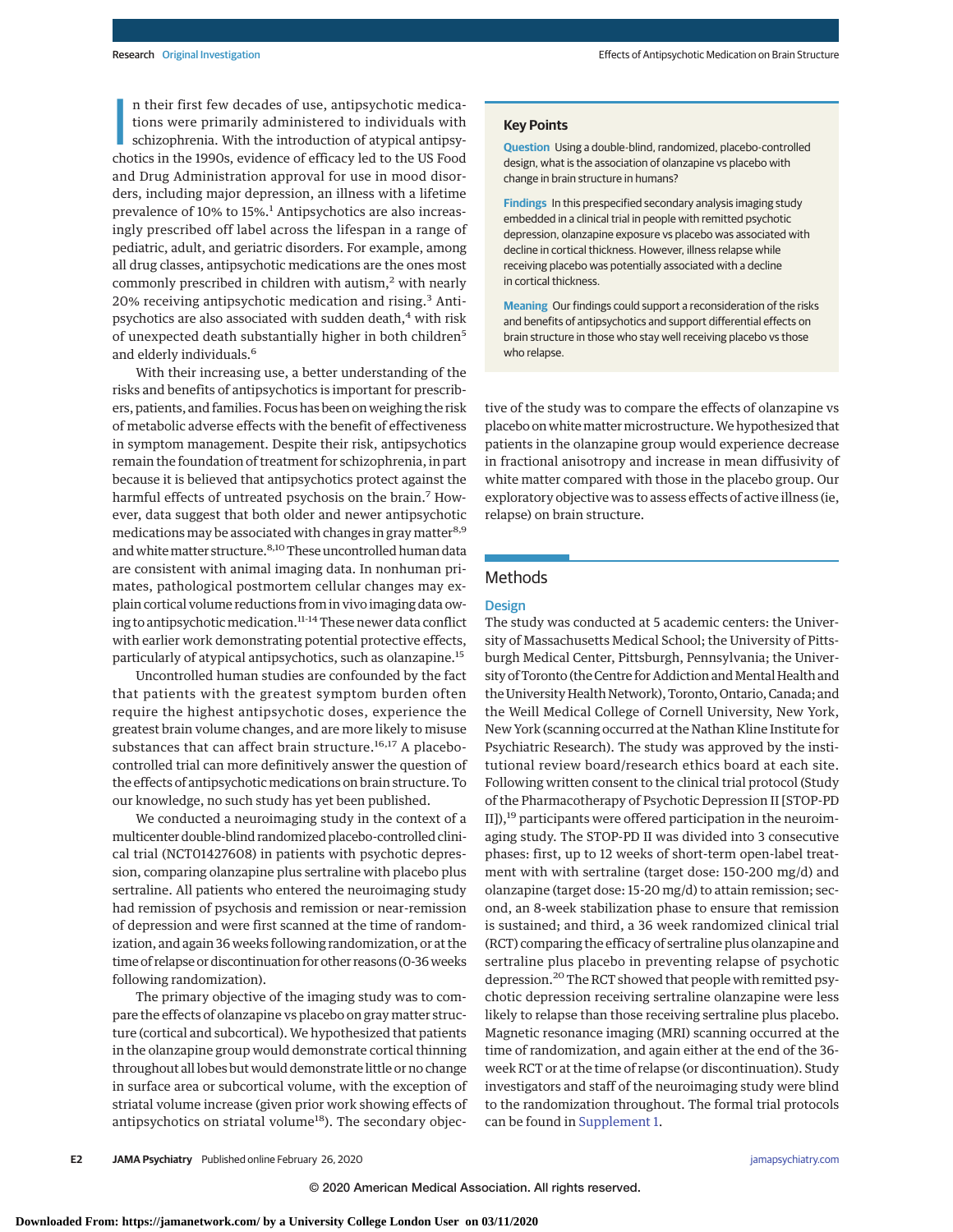#### **Participants**

The STOP-PD II participants were aged 18 to 85 years and met diagnostic criteria for nonbipolar major depressive disorder with psychotic features based on the Structured Clinical Interview for *DSM-IV-TR* Axis I Disorders administered by a trained research associate. As previously described,<sup>19</sup> the study's exclusion criteria included current or lifetime *DSM-IV-TR* criteria for any other psychotic disorder, bipolar disorder, or intellectual disability; *DSM-IV-TR* criteria for body dysmorphic disorder or obsessive-compulsive disorder; *DSM-IV-TR*–defined dementia preceding the index episode of depression or a 26-item Informant Questionnaire on Cognitive Decline in the Elderly<sup>21</sup> mean score of at least 4 at acutephase baseline; *DSM-IV-TR*–defined substance abuse or dependence within the preceding 3 months; type 1 diabetes mellitus; neurologic disease that might affect neuromuscular function; and unstable physical illness, although many of the study participants had stable chronic physical problems.

At the end of the stabilization phase, to be eligible for randomization into the RCT (and thus for the neuroimaging study), participants had to be in remission (defined as the resolution of psychotic symptoms and no or minimal depressive symptoms) or near remission (defined as the resolution of psychotic symptoms and amarked decreased in depressive symptoms) and have a Mini-Mental State Examination<sup>22</sup> score of at least 24.<sup>19</sup> Participants with standard contraindications for MRI (eg, metal implants) or an acute/unstable nonmental illness were not eligible for the neuroimaging study.

### Scanning and Analysis of MRI Data

All participants who completed two 3-TMRI scans on the same scanner using the same acquisition parameters were included in the final analyses. Scanner models varied by site; however, prior to study start, efforts were made to harmonize acquisition protocols on key parameters (eTables 1 and 2 in [Supplement 2\)](https://jamanetwork.com/journals/jama/fullarticle/10.1001/jamapsychiatry.2020.0036?utm_campaign=articlePDF%26utm_medium=articlePDFlink%26utm_source=articlePDF%26utm_content=jamapsychiatry.2020.0036). Gray matter structure (cortical thickness, surface area, and subcortical volumes) was assessed from the high-resolution T1-weighted data. In the cortex, volume is the product of cortical thickness and surface area. We selected, a priori, cortical thickness as our primary outcome measure. Most studies to date have examined antipsychotic effects on volume. However, cortical thickness and surface area are under different genetic, cellular, and environmental control (cortical thickness is under less genetic and more environmental control in relation to surface area and thus may be more susceptible to change).23 Similarly, most imaging studies of antipsychotics have examined white matter volume. Diffusion tensor imaging (DTI) is an MRI technique that allows for inference of white matter microstructure (ie, organization and integrity of axonal membranes and myelin) based on water molecule diffusion and directionality.<sup>24</sup> Here, we calculated fractional anisotropy (FA) and mean diffusivity (MD), with FA as our a priori secondary outcome measure.

Following processing and quality control of T1-weighted data, mean hemispheric cortical thickness, surface area, and subcortical volumes were obtained using FreeSurfer, version 6.0 longitudinal (Martinos Center for Biomedical Imaging), a withinparticipant template estimation for unbiased longitudinal analysis.25 Cortical regions were then segmented for post hoc analyses of regions of interest (ROIs) using the Desikan-Killiany atlas. Segmentation quality for each participant was visually inspected using ENIGMA protocol guidelines [\(http://enigma.ini.usc.edu/protocols/imaging-protocols\)](http://enigma.ini.usc.edu/protocols/imaging-protocols).<sup>26</sup> For DTI data, following eddy current correction and tensor fitting, white matter microstructure (indexed as fractional anisotropy and mean diffusivity) was then measured from the DTI skeleton and quality inspected following the ENIGMA-DTI protocol<sup>27</sup> [\(http://enigma.ini.usc.edu/ongoing/dti-working-group/\)](http://enigma.ini.usc.edu/ongoing/dti-working-group/).Mean FA and MD from the white matter skeleton were extracted. Fractional anisotropy and MD were also extracted from 25 white matter ROIs (using the ENIGMA template ROIs of the Johns Hopkins University white matter atlas<sup>28</sup>) for post hoc analyses.

#### Statistical Analysis

Mixed-model regression was used (lme4 package in R [the R Foundation]) in the primary and secondary analyses. The primary analysis associated with change in gray matter structure (cortical thickness, surface area, subcortical volumes of thalamus, striatum, and hippocampus) and the secondary analysis change in white matter structure (FA and MD). Time was measured (interval between scans, in days), and a treatment-group by time interaction was modeled, with sex and age as covariates. A fixed intercept was included, along with a random intercept to account for within-participant variability and one to account for site variability. Scan site is included in the error term rather than as a covariate, because as a covariate it would be modeled to an arbitrary reference site. Treatment group is a binary categorical variable (olanzapine or placebo arm). For subcortical volume analysis, total brain volume was also included as a covariate in the model. A sensitivity analysis was also conducted excluding the 5 participants who were scanned at the time of discontinuation off protocol, which is the term used for participants who elected to stop 1 or both randomized study medications but continued to attend for research assessments. Participants who discontinued the RCT prematurely but who remained receiving study medication up until their last assessment were considered on protocol. We ran our primary and secondary analyses 2 times. For our primary outcomemeasure, a Bonferroni-corrected *P* = .0035 was considered significant in gray matter (7 tests × 2 runs: left and right cortical thickness, left and right surface area, thalamic, striatal, and hippocampal volumes). For our secondary outcome measure, a Bonferroni-corrected *P* = .0125 was used in white matter (2 tests × 2 runs: mean skeleton FA and MD). All *P*values were 2-sided. The second run of the analysis was done to fully control for effects of illness and time, ie, only in those who sustained remission, such that all participant scans were approximately 36 weeks apart with change in brain structure as the dependent variable.

In an exploratory analysis, we directly compared brain structure of those who relapsed receiving placebo with those who relapsed receiving olanzapine and also compared those who relapsed receiving placebo with those who sustained remission receiving placebo. We also explored whether the results of the primary and secondary analyses remained similar in older participants (ie, older than 50 years).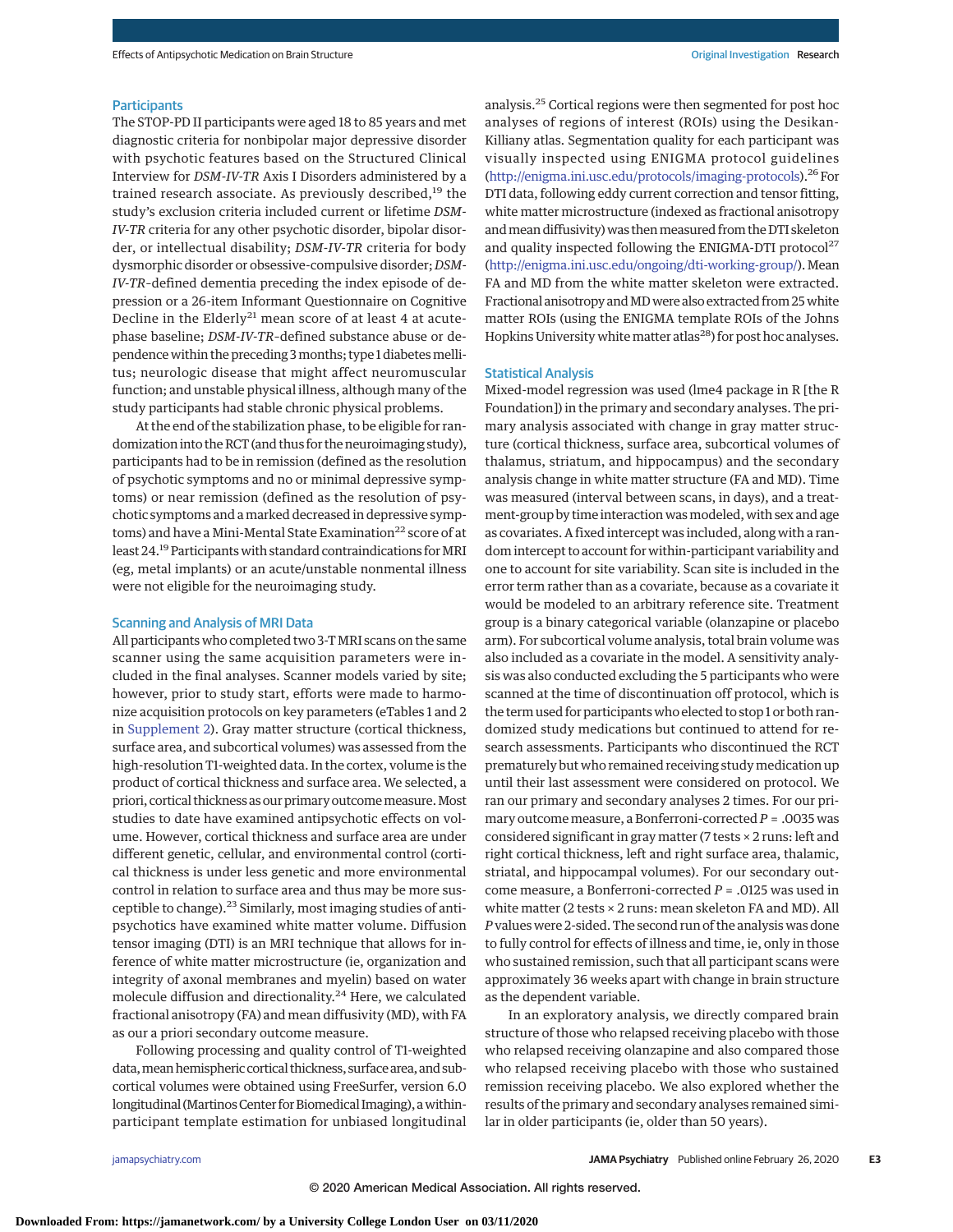

This chart provides numbers regarding enrollment, allocation, follow-up, and analysis of participants initially assessed for eligibility for the neuroimaging study after consenting to the clinical trial.

For the treatment by time interactions, we considered modeling nonlinear effects of time. However, this would have created a stronger contributing effect of those who sustained remission.

### Results

#### Participants and Randomization

The first participant entered the RCT phase of STOP-PD II study inMarch 2012; the final participant exited the RCT in June 2017. Eighty-eight of 126 STOP-PD II participants were eligible and consented to the neuroimaging study; of these, all 88 completed a baseline scan; 75 completed either the 36-week (ie, sustained remission) scan, a scan at relapse, or a scan at treatment protocol discontinuation. Following quality control, 72 of these 75 end scans could be used in the analyses (Figure 1). Forty were performed at the 36-week point, and 32 were performed within 36 weeks following the baseline scan. Baseline characteristics of participants in the olanzapine and placebo groups are available in the Table.

#### Outcome Measures

#### Primary Analysis

There was a significant treatment-group by time interaction for cortical thickness (left, *t* = 3.3; *P* = .001; right, *t* = 3.6; *P* < .001), but not surface area (Figure 2A and B). No such interaction was present for hippocampus, striatum, or thalamus after multiple-comparison correction (eFigure 1 in [Supplement 2\)](https://jamanetwork.com/journals/jama/fullarticle/10.1001/jamapsychiatry.2020.0036?utm_campaign=articlePDF%26utm_medium=articlePDFlink%26utm_source=articlePDF%26utm_content=jamapsychiatry.2020.0036). The sensitivity analysis revealed the same significant interactions (eg, cortical thickness, left, *t* = 3.6; *P* < .001). When the analyses were restricted to those who sustained remission, olanzapine exposure was associated with a significant reduction compared with placebo exposure for cortical thickness across the 36-week period in the left hemisphere (β [SE], 0.04 [0.009];  $t_{34.4}$  = 4.7; *P* <.001), and the right hemisphere (β [SE], 0.03 [0.009];  $t_{35.1}$  = 3.6; *P* <.001 ) (Figure 2C). For surface area, olanzapine exposure was not associated with a significant reduction in the left hemisphere (β [SE], 477.8 [163.9]; *t*<sub>36.0</sub> = 2.0; *P* = .006) or right hemisphere (β [SE],143.1 [192.4]; *t*<sub>36.0</sub> = 0.7; *P* = .50) (Figure 2D) compared with placebo. No significant change was found with olanzapine vs placebo exposure in subcortical volumes (eFigure 1 in [Supplement 2\)](https://jamanetwork.com/journals/jama/fullarticle/10.1001/jamapsychiatry.2020.0036?utm_campaign=articlePDF%26utm_medium=articlePDFlink%26utm_source=articlePDF%26utm_content=jamapsychiatry.2020.0036).

#### Secondary Analysis

There was no significant treatment-group by time interaction for white matter FA, but there was for MD ( $t = -2.6$ ;  $P = .01$ ) (Figure 3A and B). The sensitivity analysis revealed the same interaction for MD ( $t = -2.7; P = .01$ ). When the analyses were restricted to those who sustained remission, the olanzapine group experienced no decrease in FA (β [SE], 0.002 [0.002];  $t_{36.0}$  = 0.7; *P* = .50) compared with the placebo group, nor was there any increase in MD (β [SE],  $-2.0 \times 10^{-5}$  [1.0  $\times 10^{-5}$ ];  $t_{36.0}$  = −2.3; *P* = .03), compared with the placebo group (Figure 3C and D) given the multiple comparison correction threshold.

## Effects in Older Participants

When the analyses were restricted to those older than 50 years, the main treatment-group by time findings on cortical thickness (eg, left hemisphere *t* = 2.8; *P* = .007) and reductions in the olanzapine vs placebo group (eg, left hemisphere β [SE], 0.039 [0.0072];  $t_{15.5}$  = 5.449; *P* < .001) in those who sustained remission demonstrated larger effect sizes. In MD of white matter, effects were also more prominent in the older group (treatment-group by time interaction *t* = −3.4; *P* = .002; increase in the olanzapine group vs placebo group [β (SE),  $-4.7 \times 10^{-5}$  (1.4  $\times 10^{-5}$ );  $t_{18.0} = -3.3$ ; *P* = .004]).

#### Exploratory Analysis

Follow-up exploratory analyses restricted to participants who experienced a relapse showed that those receiving placebo had a significant decrease in cortical thickness comparedwith those receiving olanzapine. Also, among participants receiving placebo, those who experienced a relapse had a significant decrease in cortical thickness compared with those who sustained remission. Finally, those receiving olanzapine who sustained remission had a significant decrease in cortical thickness compared with those who relapsed receiving olanzapine.

# Post Hoc Analysis of Regional Effects

The literature suggests widespread effects (ie, across cortex) of antipsychotic medications on brain structure. Nevertheless, we conducted post hoc analyses (eFigure 2 and eTable 3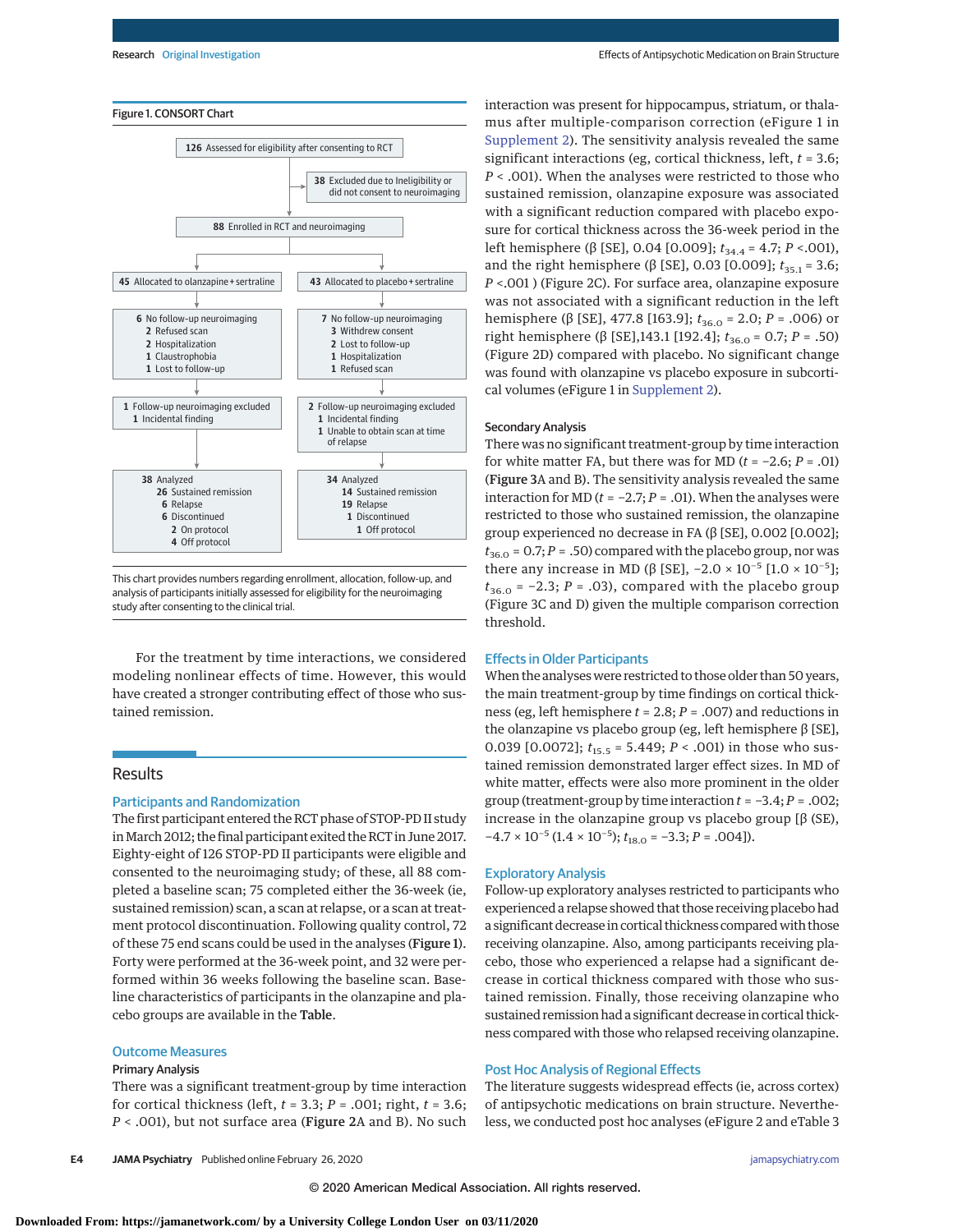Table. Sociodemographic, Clinical, and Metabolic Characteristics of Participants at the Time of Randomization to Sertraline and Olanzapine or Sertraline and Placebo

|                                                                  |                       | Group, Mean (SD)         |                       |                       |                    |            |
|------------------------------------------------------------------|-----------------------|--------------------------|-----------------------|-----------------------|--------------------|------------|
|                                                                  |                       | Sertraline and           | Sertraline and        |                       |                    |            |
| <b>Characteristics</b>                                           | No.<br><b>Missing</b> | Olanzapine<br>$(n = 38)$ | Placebo<br>$(n = 34)$ | <b>Test Statistic</b> | df                 | P Value    |
| Age, y                                                           | $\Omega$              | 54.4 (15.5)              | 56.1 (15.5)           | $t = 0.473$           | 70                 | .64        |
| Sex, No. (%)                                                     |                       |                          |                       |                       |                    |            |
| Male                                                             |                       | 17(44.7)                 | 15(44.1)              |                       |                    |            |
| Female                                                           | $\boldsymbol{0}$      | 21(55.3)                 | 19(55.9)              | $x^2 = 0$             | $\mathbf{1}$       | > .99      |
| Race, No. (%)                                                    |                       |                          |                       |                       |                    |            |
| White                                                            | $\mathbf{1}$          | 32 (84.2)                | 26(78.8)              |                       | <b>NA</b>          | .65        |
| <b>Black</b>                                                     |                       | 3(7.9)                   | 5(15.2)               | Fisher exact test     |                    |            |
| Other                                                            |                       | 3(7.9)                   | 2(6.1)                |                       |                    |            |
| Ethnicity, No. (%)                                               |                       |                          |                       |                       |                    |            |
| Non-Hispanic                                                     |                       | 34 (89.5)                | 28 (82.4)             |                       | <b>NA</b>          | .50        |
| Hispanic                                                         | 0                     | 4(10.5)                  | 6(17.6)               | Fisher exact test     |                    |            |
| Education                                                        | $\overline{0}$        | 14.4(3.5)                | 13.2(3.5)             | $t = -1.493$          | 70                 | .14        |
| Study site, No. (%)                                              |                       |                          |                       | $x^2 = 1.772$         | 3                  | .62        |
| Cornell                                                          |                       | 6(15.8)                  | 7(20.6)               |                       |                    |            |
| University of Massachusetts                                      |                       | 8(21.1)                  | 10(29.4)              |                       | <b>NA</b>          | <b>NA</b>  |
|                                                                  | $\overline{0}$        |                          |                       | <b>NA</b>             |                    |            |
| Pittsburgh<br>Toronto                                            |                       | 6(15.8)                  | 6(17.6)<br>11(32.4)   |                       |                    |            |
|                                                                  |                       | 18 (47.4)                |                       |                       |                    |            |
| No. of lifetime depressive episodes, No. (%)                     |                       |                          |                       | $x^2 = 0$             | $\mathbf{1}$       | > 0.99     |
| $\mathbf{1}$                                                     | $\boldsymbol{0}$      | 9(23.7)                  | 9(26.5)               | <b>NA</b>             | <b>NA</b>          | <b>NA</b>  |
| $\geq$ 2                                                         |                       | 29(76.3)                 | 25(73.5)              |                       |                    |            |
| Duration of current episode of depression,<br>median (IQR), mo   | $\overline{2}$        | $5.5(4-11)$              | $6.5(2-15.2)$         | $H = 0.033$           | $\mathbf{1}$       | .86        |
| Age at onset of first major depressive episode, y                | 3                     | 37.7(17.1)               | 37.4 (20.5)           | $t = -0.067$          | 67                 | .95        |
| Lifetime suicide attempt, No. (%)                                |                       |                          |                       | $x^2 = 0.133$         | $\mathbf{1}$       | .72        |
| Yes                                                              | $\boldsymbol{0}$      | 13 (34.2)                | 14 (41.2)             |                       | <b>NA</b>          |            |
| <b>No</b>                                                        |                       | 25(65.8)                 | 20 (58.8)             | <b>NA</b>             |                    | NA         |
| Treatment resistance in current episode, No. (%) <sup>a</sup>    |                       |                          |                       |                       |                    |            |
| No                                                               |                       | 36 (94.7)                | 31 (91.2)             |                       | <b>NA</b>          | .66        |
| Yes                                                              | $\mathbf{0}$          | 2(5.3)                   | 3(8.8)                | Fisher exact test     |                    |            |
| Diagnosis of hyperlipidemia, No. (%)                             |                       |                          |                       | $\chi^2 = 0$          | $\mathbf{1}$       | > 0.99     |
| Yes                                                              | 0                     | 15(39.5)                 | 14 (41.2)             |                       |                    | .66        |
| <b>No</b>                                                        |                       | 23(60.5)                 | 20(58.8)              | Fisher exact test     | <b>NA</b>          |            |
| Diagnosis of hypertension, No. (%)                               |                       |                          |                       |                       |                    |            |
| Yes                                                              | 0                     | 10(26.3)                 | 13 (38.2)             |                       |                    | .41        |
| <b>No</b>                                                        |                       | 28(73.7)                 | 21 (61.8)             | $x^2 = 0.689$         | $\mathbf{1}$       |            |
| Diagnosis of diabetes, No. (%)                                   |                       |                          |                       |                       |                    |            |
| Yes                                                              |                       | 7(18.4)                  | 8(23.5)               |                       | $\mathbf{1}$<br>70 | .81<br>.14 |
| No                                                               | 0                     | 31(81.6)                 | 26(76.5)              | $x^2 = 0.059$         |                    |            |
| HAM-D 17 total score                                             | $\mathbf 0$           | 5.1(3.2)                 | 6.4(4.1)              | $t = 1.507$           |                    |            |
| SADSb                                                            |                       |                          |                       |                       |                    |            |
| Delusion score                                                   | 0                     | 1(0)                     | 1(0)                  | ΝA                    | <b>NA</b>          | NA         |
| Hallucination score                                              | 0                     | 1(0)                     | 1(0)                  | NA                    | <b>NA</b>          | NA         |
| CGI Severity Score, median (IQR)                                 | $\boldsymbol{0}$      | $1.0(1.0-1.0)$           | $1.0(1.0-2.0)$        | $H = 0.155$           | $\mathbf{1}$       | .69        |
| <b>HADS Anxiety Score</b>                                        | $\mathbf{1}$          | 5.7(3.9)                 | 4.8 (4.2)             | $t = 0.95$            | 69                 | .34        |
| CIRS-G total score                                               | $\mathbf 0$           | 3.5(3.5)                 | 3.8(3.2)              | $t = 0.36$            | 70                 | .72        |
| <b>MMSE</b>                                                      | 0                     | 28.2(2.1)                | 27.8(2.2)             | $t = -0.83$           | 70                 | .41        |
| Barnes Akathisia Rating Scale Global Score,                      | $\overline{0}$        | 0(0)                     | 0(0)                  | ΝA                    | <b>NA</b>          | ΝA         |
| median (IQR)<br>AIMS Overall Severity Score (tardive dyskinesia) | 0                     | 0(0)                     | 0(0)                  | NA                    | <b>NA</b>          | NA         |
| Simpson Angus Scale total score (parkinsonism),                  | $\overline{0}$        | $0.0(0.0-2.0)$           | $1.0(0.0-2.0)$        | $H = 0.824$           | $\mathbf{1}$       | .36        |
| median $(IQR)^c$<br>Weight, kg                                   | $\boldsymbol{0}$      | 81.74 (16.51)            | 83.71 (19.28)         | $t = 0.48$            | 70                 | .63        |
| Waist circumference, cm                                          | $\mathbf{1}$          | 96.52 (11.68)            | 100.84 (14.99)        | $t = 1.41$            | 69                 | .16        |
| Total cholesterol, mg/dL                                         | $\mathbf{1}$          | 210.2(52.8)              | 216.7 (49.6)          | $t = 0.53$            | 69                 | .60        |
|                                                                  |                       |                          |                       |                       |                    |            |

(continued)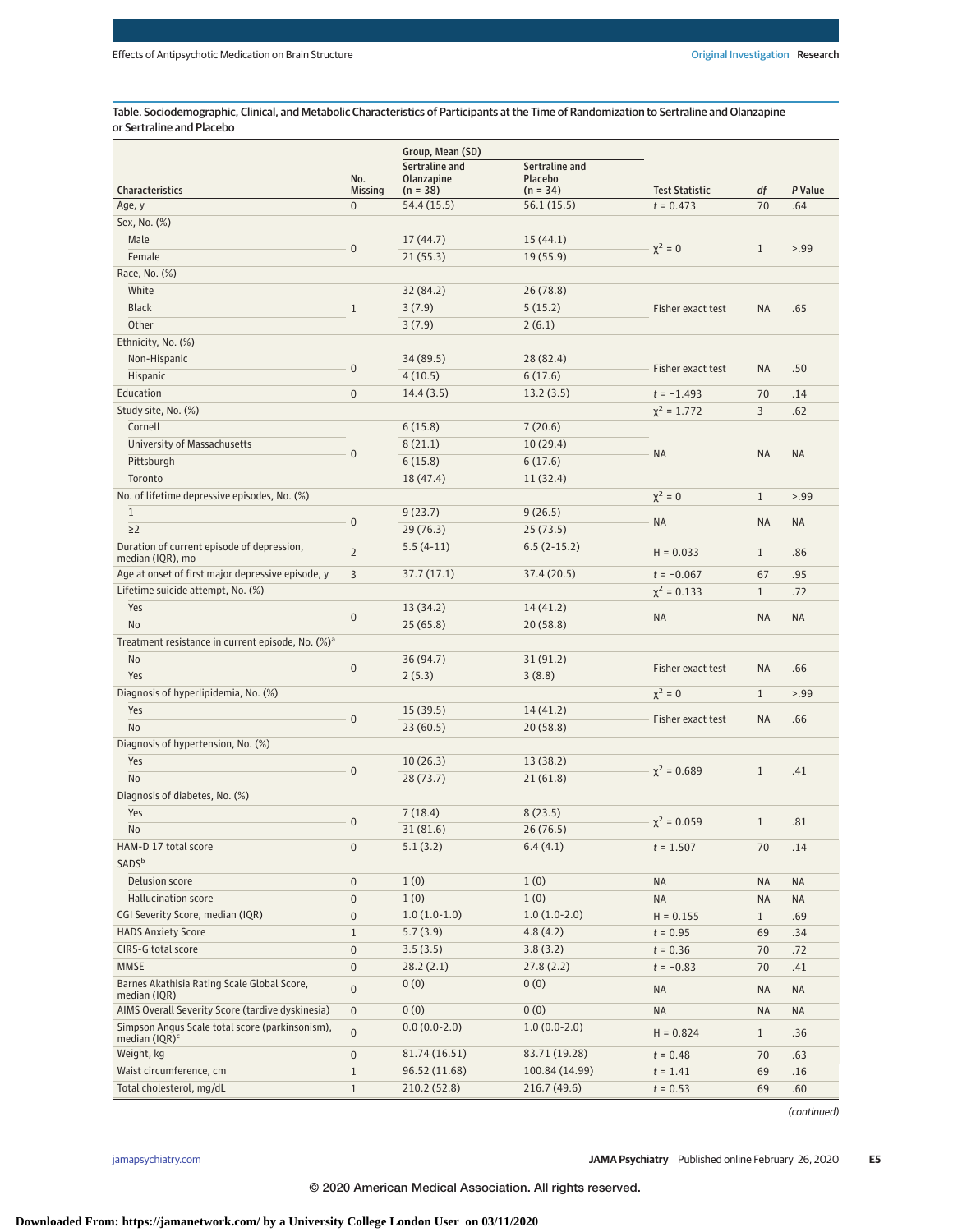#### Table. Sociodemographic, Clinical, and Metabolic Characteristics of Participants at the Time of Randomization to Sertraline and Olanzapine or Sertraline and Placebo (continued)

|                                     |                | Group, Mean (SD)             |                           |                       |              |         |
|-------------------------------------|----------------|------------------------------|---------------------------|-----------------------|--------------|---------|
|                                     | No.            | Sertraline and<br>Olanzapine | Sertraline and<br>Placebo |                       |              |         |
| <b>Characteristics</b>              | <b>Missing</b> | $(n = 38)$                   | $(n = 34)$                | <b>Test Statistic</b> | df           | P Value |
| Cholesterol, mg/dL                  |                |                              |                           |                       |              |         |
| <b>LDL</b>                          | $\mathbf{1}$   | 131.7(41.1)                  | 135.6 (42.0)              | $t = 0.39$            | 69           | .69     |
| <b>HDL</b>                          | $\mathbf{1}$   | 54.3(21.5)                   | 55.2(17.5)                | $t = 0.19$            | 69           | .85     |
| Triglycerides, median (IQR), mg/dL  | $\mathbf{1}$   | 140.6 (98.8-201.0)           | 121.3 (88.2-166.3)        | $H = 0.946$           | $\mathbf{1}$ | .33     |
| Glucose, median (IQR), mg/dL        | $\mathbf{1}$   | 90.0 (84.6-97.0)             | 93.0 (86.1-100.5)         | $H = 0.358$           | $\mathbf{1}$ | .55     |
| Insulin, median (IQR), uiU/mL       | $\mathbf{1}$   | $8.5(4.4-13.0)$              | $7.4(4.9-13.0)$           | $H = 0$               | $\mathbf{1}$ | > 0.99  |
| $HbA_{1c}$ , %                      | $\mathbf{1}$   | 5.8(1.1)                     | 5.9(0.8)                  | $t = 0.66$            | 69           | .51     |
| Sertraline dosage, mg/d             | $\Omega$       | 163.8 (33.7)                 | 163.2 (34.9)              | $t = 0.07$            | 70           | .94     |
| Olanzapine dosage, mg/d             | $\Omega$       | 14.8(4.5)                    | 14.8(3.8)                 | $t = 0.02$            | 70           | .98     |
| Cortical thickness, mm              |                |                              |                           |                       |              |         |
| Left                                | $\Omega$       | 2.41(0.09)                   | 2.41(0.11)                | $t = 0.09$            | 63.2         | .93     |
| Right                               | $\Omega$       | 2.42(0.08)                   | 2.40(0.11)                | $t = 0.75$            | 61.5         | .46     |
| Surface area, mm <sup>2</sup>       |                |                              |                           |                       |              |         |
| Left                                | $\Omega$       | 83 584.98 (9259.48)          | 81 101.75 (10 210.53)     | $t = 1.08$            | 67.1         | .29     |
| Right                               | $\Omega$       | 83 263.46 (9340.81)          | 81 436.34 (10 146.92)     | $t = 0.79$            | 67.4         | .43     |
| Fractional anisotropy skeleton      | 0 <sup>d</sup> | 0.39(0.03)                   | 0.38(0.03)                | $t = 1.54$            | 68.8         | .13     |
| Mean diffusivity skeleton           | 0 <sup>d</sup> | 0.00142(0.00017)             | 0.00136(0.00019)          | $t = 1.40$            | 67.4         | .17     |
| Hippocampal volume, mm <sup>3</sup> | $\mathbf{0}$   | 7538.32 (871.37)             | 7390.00 (1099.58)         | $t = 0.63$            | 62.8         | .53     |
| Striatal volume, mm <sup>3</sup>    | $\mathbf{0}$   | 16 931.60 (1825.84)          | 16 610.18 (2077.11)       | $t = 0.69$            | 66.2         | .49     |
| Thalamic volume, mm <sup>3</sup>    | $\Omega$       | 13 326.38 (1834.30)          | 12 989.71 (1916.03)       | $t = 0.76$            | 68.0         | .45     |

Abbreviations: AIMS, Abnormal Involuntary Movement Scale; CGI, Clinical Global Rating Scale; CIRS-G, Cumulative Illness Rating Scale for Geriatrics; DKEFS, Delis-Kaplan Executive Function Scale; HADS, Hospital Anxiety and Depression Scale; HAM-D 17, 17-Item Hamilton Depression Rating Scale; HbA<sub>1c</sub>, hemoglobin A<sub>1c</sub>; HDL, high-density lipoprotein; IQR, interquartile range; LDL, low-density lipoprotein; MMSE, Mini Mental State Examination; NA, not applicable; SADS, Schedule for Affective Disorders and Schizophrenia.

SI conversion factor: To convert cholesterol to millimoles per liter, multiply by 0.0259; glucose to millimoles per liter, multiply by 0.0555; hemoglobin  $A_{1c}$  to proportion of total hemoglobin, multiply by 0.01; insulin to picomoles per liter, multiply by 6.945; triglycerides to millimoles per liter, multiply by 0.0113.

<sup>a</sup> Treatment resistance defined as an antidepressant plus antipsychotic combination rating score of 3 or higher on the Antidepressant Treatment

in [Supplement 2\)](https://jamanetwork.com/journals/jama/fullarticle/10.1001/jamapsychiatry.2020.0036?utm_campaign=articlePDF%26utm_medium=articlePDFlink%26utm_source=articlePDF%26utm_content=jamapsychiatry.2020.0036) using 5% false discovery rate correction, which revealed widespread effects of thickness changes across the cortex consistent with the primary analysis (31 of 68 regions survived correction); however, the largest effect sizes were in frontal and temporal cortex. Four white matter tracts survived false discovery rate correction in MD analyses, predominantly frontotemporal connections.

# **Discussion**

Across all participants who completed both a baseline and follow-up scan with useable neuroimaging data, we found a significant treatment-group  $\times$  time interaction in relation to cortical thickness. This finding suggests differential effects of olanzapine vs placebo on brain structure in those who sustain remission vs those who relapse. When the analyses were restricted to those who sustained remission (without the confound of active illness) we found a significant decrease in cortical thickness compared with placebo across a 36-week period. Olanzapine exposure was not associated with signifiHistory Form and/or 7 or more treatments of electroconvulsive therapy during the current episode of psychotic depression.29

bUnable to perform statistical tests because SADS delusion and hallucination items = 1 for all participants.

<sup>c</sup> Total score of the Simpson Angus Scale excluded the head dropping item.

<sup>d</sup> Diffusion imaging data from all 72 participants with high-quality T1-weighted scan 1 and scan 2 were available; however, 71 of 72 participants with analyzable T1-weighted data had analyzable diffusion-weighted data (37 participants treated with sertraline and olanzapine and 34 participants treated with sertraline and placebo). Because these data are part of the secondary outcome measure, this information is not in the CONSORT chart.

cant changes in subcortical volumes. In white matter, there was no effect on FA, but there was an interaction effect with MD. Older participants appeared to be evenmore susceptible to the effects of medication on brain structure, based on larger effect sizes from the same analyses. Exploratory analyses showed that among those who relapsed, the placebo group experienced a decrease in cortical thickness compared with the olanzapine group; those receiving placebo who relapsed also experienced a decrease in relation to those receiving placebo who sustained remission. When taken together, both olanzapine and illness relapse have an effect on brain structure.

Unlike uncontrolled studies, our randomized doubleblind placebo-controlled clinical trial design provides potential evidence for causation: olanzapine administration may cause a decrease in cortical thickness in humans. This randomized study in humans controls for confounders present in previous observational studies such as illness severity or other factors associated with illness that influence brain structure (eg, socioeconomic status, stress, and substance use).<sup>30</sup> We found that the mean reduction in cortical thickness caused by 36 weeks of exposure to olanzapine is equivalent to loss of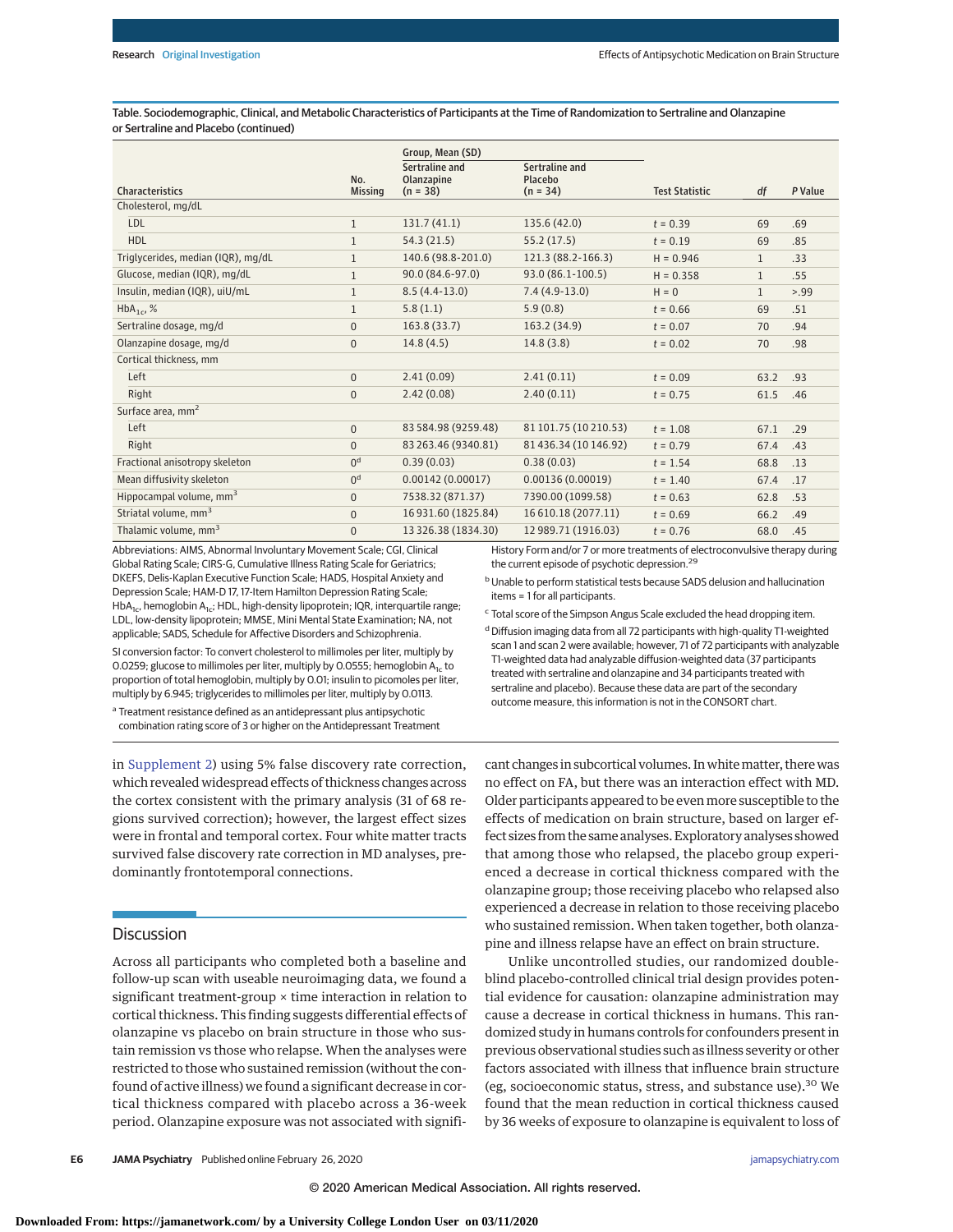

Panels A and B demonstrate cortical thickness and surface area at baseline and at the time of the second scan for each participant, which occurred either at remission, relapse, or discontinuation. A significant treatment-group × time interaction for cortical thickness was found, suggesting that there was a different effect of olanzapine vs placebo if a participant sustained remission vs if there was relapse. No such effect was found for surface area. In panels C and D, the data show significant change in cortical thickness but not surface area in

participants who sustained remission. These participants were scanned first at randomization and then again at approximately 36 weeks following their baseline scan. These figures show a significant decrease in cortical thickness (left and right) but not surface area in participants exposed to olanzapine over a 36-week period compared with those receiving placebo. MRI indicates magnetic resonance imaging.

approximately 1.2% of a person's cortex. For context, mean annual change in cortical thickness across the adult life span is 0.35%31 and 0.59% in normal aging individuals aged 60 to 91 years.<sup>32</sup>

Our findings are consistent with placebo-controlled clinical studies in animals, where long-term exposure was typically studied over the extrapolated equivalent of several human years. In rodents, long-term exposure to antipsychotic medication causes approximately a 10% decrease in frontal cerebral cortex volume.<sup>12</sup> Similarly, in macaque monkeys, such exposure to antipsychotics causes approximately a 10% decrease in brain volume, again driven by change in cortical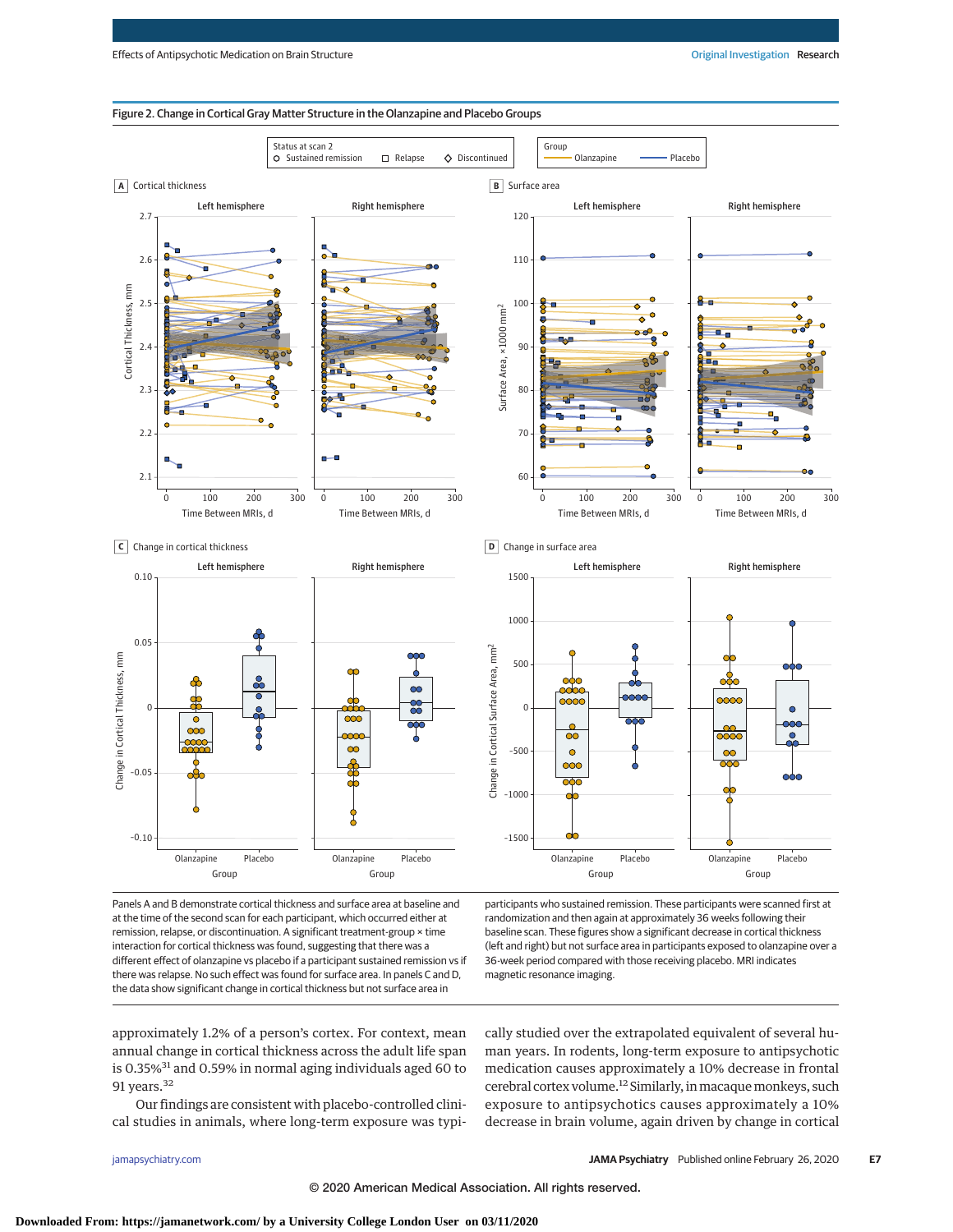

Panels A and B demonstrate white matter fractional anisotropy and mean diffusivity at baseline and at the time of the second scan for each participant, respectively, which occurred either at remission, relapse, or discontinuation. A significant treatment-group by time interaction for mean diffusivity was found (but not fractional anisotropy). Panel C demonstrates no change in fractional anisotropy of the white matter skeleton, while panel D compares mean diffusivity in the white matter skeleton in the olanzapine vs placebo group over a 36-week period, which was not significant following multiple comparison correction. MRI indicates magnetic resonance imaging.

structure.<sup>13</sup> Postmortem examination shows that such exposure is associated with decreased cell number, which appears to be caused predominantly by decrease in astrocyte (rather than oligodendrocyte) cell number.<sup>14</sup> Our findings are also consistent with the predominantly cortical effects noted in these animal studies.

Given that reductions in cortical thickness are typically interpreted in psychiatric and neurologic disorders as nondesirable, our findings could support a reconsideration of the risks and benefits of antipsychotics. Such reconsideration might make sense when alternatives are present (eg, antidepressants for major depression without psychosis or mood stabilizers for the maintenance treatment of bipolar disorder) or in off-label use when controlled data do not support their use (eg, for the treatment of anxiety or insomnia). Our data show that such caution may be even more important toward the end of the life span (and we speculate this may also be true early in the life span) when brain change is most dynamic, with heightened vulnerability.<sup>33</sup>

# Limitations

Our findings should be interpreted with some additional considerations. First, we were unable to address any potential effects of sertraline on brain structure given that both groups received this medication. To date, the literature suggests that antidepressants are likely protective for brain structure, 34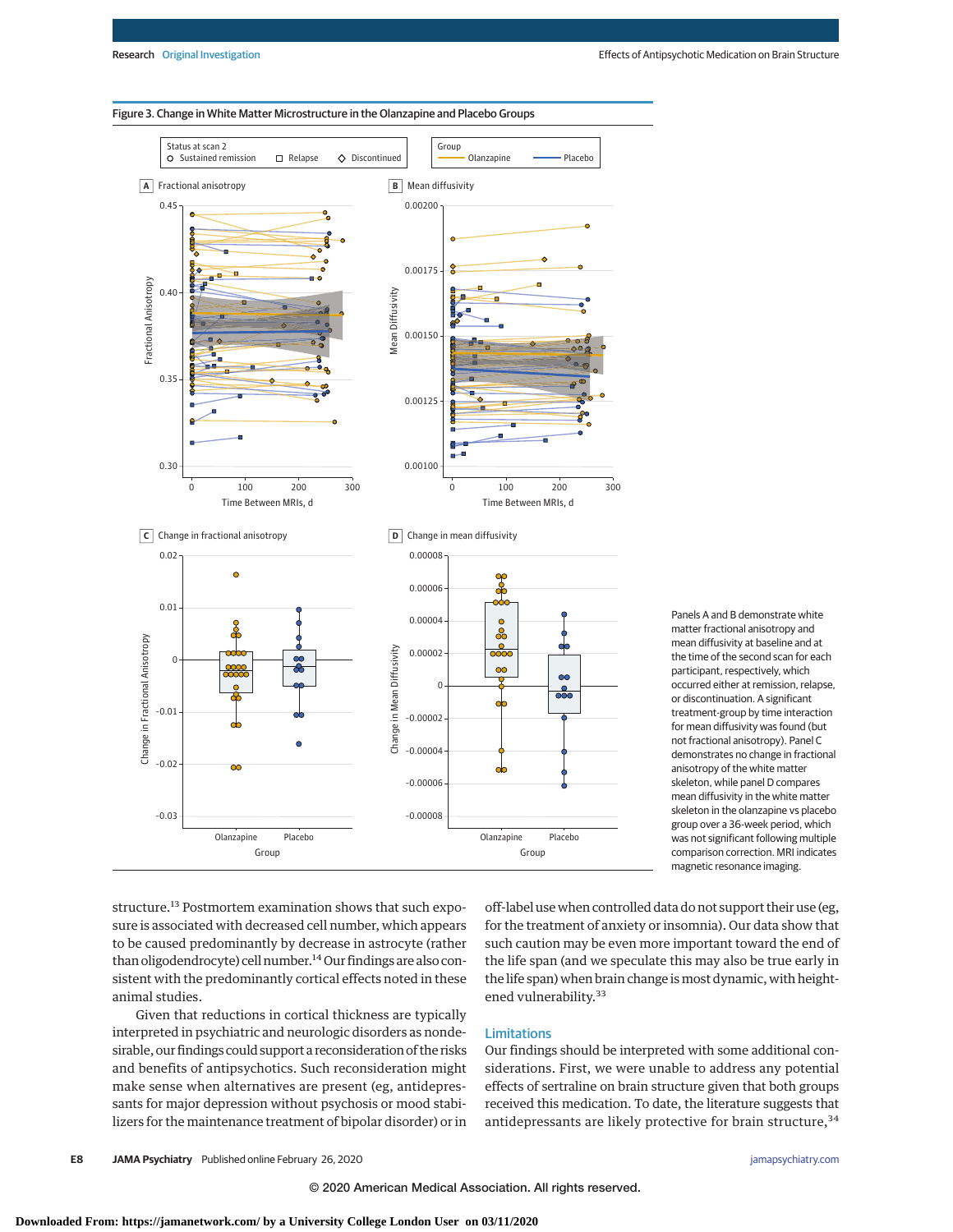supported by molecular and animal findings<sup>35</sup> as well as indirect evidence owing to association with less cognitive decline in late life.36 Although scanner models were different across sites, randomization occurred within sites, and the longitudinal design of the scanning and analytical plan meant changes in brain structure were calculated at the individual level within-scanner. Had we used tractography in our diffusion data, we could have examined tract-specific effects of medication and relapse. Finally, while there are definitive cellular changes in rodents and nonhuman primates exposed to antipsychotics, it remains theoretically possible that the MRI changes detected here represent an epiphenomenon<sup>30</sup> rather than actual brain change. Short-term administration of antipsychotics (eg, 24 hours) shows reversible change in cerebral blood flow but less consistent change in brain structure.<sup>37,38</sup> The 36-week (252-day) exposure in this study, coupled with our focus on brain structure, renders the epiphenomenon interpretation unlikely but not impossible. Finally, our data were obtained with 1 specific antipsychotic, olanzapine, and it is possible they do not apply to other antipsychotics. However, based on the wealth of data demonstrating equivalent

efficacy among antipsychotics and similar effects of different antipsychotics on brain structure in both animal and human studies, we speculate that our findings are likely to apply across all medications in this class.

# **Conclusions**

In psychotic disorders, and when psychosis is present in nonpsychotic disorders, antipsychotics remain an essential treatment. While our data show that antipsychotics may cause adverse changes to brain structure, they also demonstrate that illness relapse may cause similar effects. When psychosis is present, the life-threatening effects of untreated illness<sup>39</sup> outweigh any adverse effects on brain structure in clinical decision-making. Given that nearly half of patients in the STOP-PD II trial sustained remission after being switched from olanzapine to placebo, future studies could provide a predictive model of which patients require long-term treatment with antipsychotics and which patients can safely discontinue them.

#### ARTICLE INFORMATION

**Accepted for Publication:** January 3, 2020. **Published Online:** February 26, 2020. doi[:10.1001/jamapsychiatry.2020.0036](https://jamanetwork.com/journals/jama/fullarticle/10.1001/jamapsychiatry.2020.0036?utm_campaign=articlePDF%26utm_medium=articlePDFlink%26utm_source=articlePDF%26utm_content=jamapsychiatry.2020.0036)

**Author Affiliations:** Kimel Family Translational Imaging-Genetics Laboratory, Campbell Family Mental Health Research Institute, Centre for Addiction and Mental Health, Toronto, Ontario, Canada (Voineskos, Dickie, Neufeld); Centre for Addiction and Mental Health, Department of Psychiatry, University of Toronto, Toronto, Ontario, Canada (Voineskos, Mulsant, Dickie, Neufeld); UMass Memorial Health Care, University of Massachusetts Medical School, Worcester (Rothschild); University of Pittsburgh, Pittsburgh, Pennsylvania (Whyte); Weill Cornell Medical College, New York, New York (Meyers, Alexopoulos); Nathan Kline Institute for Psychiatric Research, Orangeburg, New York (Hoptman); Department of Psychiatry, New York University School of Medicine, New York (Hoptman); Mouse Imaging Centre, The Hospital for Sick Children, Department of Medical Biophysics, University of Toronto, Toronto, Ontario, Canada (Lerch); Wellcome Centre for Integrative Neuroimaging, FMRIB, Nuffield Department of Clinical Neurosciences, University of Oxford, Oxford, England (Lerch); University Health Network, Department of Psychiatry, University of Toronto, Toronto, Ontario, Canada (Flint).

**Author Contributions:** Dr Voineskos had full access to all of the data in the study and takes responsibility for the integrity of the data and the accuracy of the data analysis. Drs Voineskos and Mulsant contributed equally to this article. Concept and design: Voineskos, Mulsant, Neufeld, Rothschild, Whyte, Meyers, Alexopoulos, Lerch, Flint.

Acquisition, analysis, or interpretation of data: All authors. Drafting of the manuscript: Voineskos, Mulsant, Neufeld, Rothschild, Meyers, Alexopoulos. Critical revision of the manuscript for important intellectual content: All authors.

Statistical analysis: Voineskos, Dickie, Neufeld, Lerch.

Obtained funding: Voineskos, Mulsant, Rothschild, Whyte, Meyers, Alexopoulos, Flint. Administrative, technical, or material support: Voineskos, Dickie, Neufeld, Rothschild, Meyers, Hoptman, Flint.

Supervision: Voineskos, Mulsant, Rothschild, Alexopoulos, Hoptman, Flint.

**Conflict of Interest Disclosures:** Dr Voineskos receives funding from the National Institute of Mental Health (NIMH), Canadian Institutes of Health Research, Canada Foundation for Innovation, Centre for Addiction and Mental Health (CAMH) Foundation, and the University of Toronto. Dr Mulsant has received research funding from Brain Canada, the CAMH Foundation, the Canadian Institutes of Health Research, and the US National Institutes of Health (NIH); research support from Bristol-Myers Squibb (medications for an NIH-funded clinical trial), Eli-Lilly (medications for an NIH-funded clinical trial), Pfizer (medications for an NIH-funded clinical trial), Capital Solution Design LLC (software used in a study funded by CAMH Foundation), and HAPPYneuron (software used in a study funded by Brain Canada). He directly owns stocks of General Electric (less than \$5000). Dr Dickie receives grant support from the Brain and Behavior Research Foundation. Dr Neufeld receives grant support from the Canadian Institutes of Health Research, Physicians' Services Incorporated Foundation, and the University of Toronto. Dr Rothschild has received grant or research support from Allergan, Janssen, the National Institute of Mental Health, Takeda, Eli-Lilly (medications for a NIH-funded clinical trial), Pfizer (medications for a NIH-funded clinical trial), and the Irving S. and Betty Brudnick Endowed Chair in Psychiatry; is a consultant to Alkermes, GlaxoSmithKline, Sage Therapeutics, and Sanofi-Aventis; and has received royalties for the Rothschild Scale for Antidepressant Tachyphylaxis; Clinical Manual for the Diagnosis and Treatment of Psychotic Depression, American Psychiatric Press,

2009; The Evidence-Based Guide to Antipsychotic Medications, American Psychiatric Press, 2010; The Evidence-Based Guide to Antidepressant Medications, American Psychiatric Press, 2012; and UpToDate. Dr Whyte receives grant support from the NIMH and Health Resources and Services Administration. Dr Meyers received research support from the NIMH at the time this work was done. Dr Alexopoulos has received NIMH grants and has served in the speakers bureau of Takeda, Lundbeck, Otsuka, Alergan, Astra/Zeneca, and Sunovion. Dr Hoptman has received NIMH grants during the conduct of this study. Dr Lerch receives grant support from Canadian Institutes of Health Research and the Ontario Brain Institute. Dr Flint has received grant support from the US National Institutes of Health, the Patient-Centered Outcomes Research Institute, the Canadian Institutes of Health Research, Brain Canada, the Ontario Brain Institute, and Alzheimer's Association.

**Funding/Support:** This study was funded by the National Institute of Mental Health (NIMH) R01MH099167 grant. The STOP-PD II clinical trial from which participants were recruited was funded by US Public Health Service grants MH 62446, MH 62518, MH 62565, and MH 62624 from the NIMH. In that trial, Eli Lilly provided olanzapine and matching placebo pills and Pfizer provided sertraline; neither company provided funding for the study.

**Role of the Funder/Sponsor:** The NIMH did not participate in the design of the study; the collection, management, management, analysis, and interpretation of the data; preparation, review, or approval of the manuscript; and decision to submit the manuscript for publication. Neither Eli Lilly nor Pfizer, which provided the study medication in STOP-PD II, participated in the design and conduct of the study; collection, management, analysis, or interpretation of the data; preparation, review, or approval of the manuscript; or decision to submit the manuscript for publication.